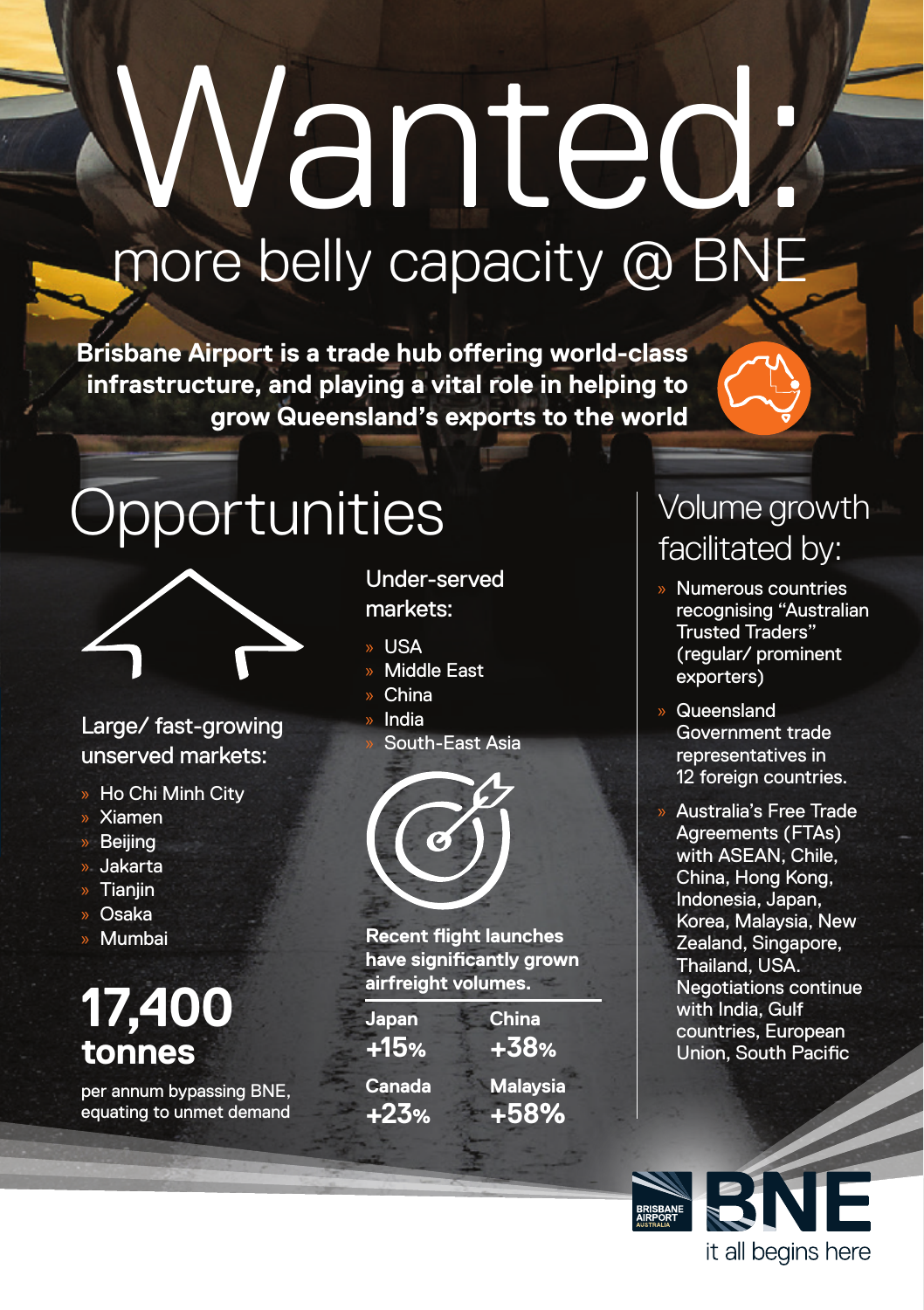## **Cargo supply & demand @ BNE**



#### **Airfreight** = big business **@ BNE**

 $10%$ 

of all workers at Brisbane Airport are employed by logistics/ supply chain organisations



Growth in airfreight volumes to/from BNE in 2018/19

 $7%$ 

Growth in exports, to 76,400 tonnes in 2018/19

 $\sim$ 

Growth in imports, to 52,600 tonnes in 2018/19



BNE's share of national airfreight imports and exports

374

**Destinations** that BNE airfreight was transported to/ from in 2018/19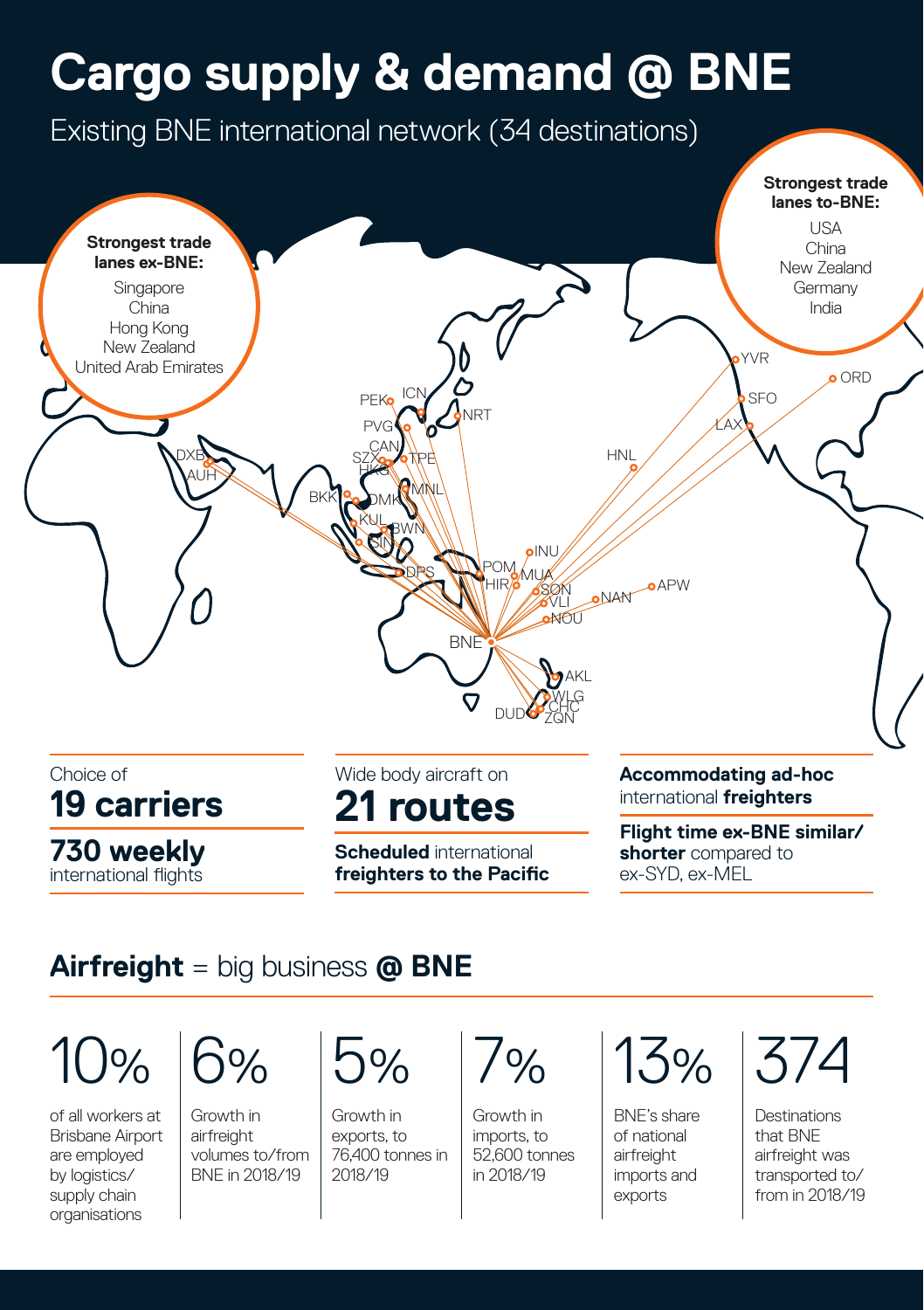

In **addition to agriculture**, there are **other growth industry sectors** in Queensland that will **deliver airfreight volumes**, including:







horse racing mining aviation & aerospace food & beverage horse racing

manufacturing